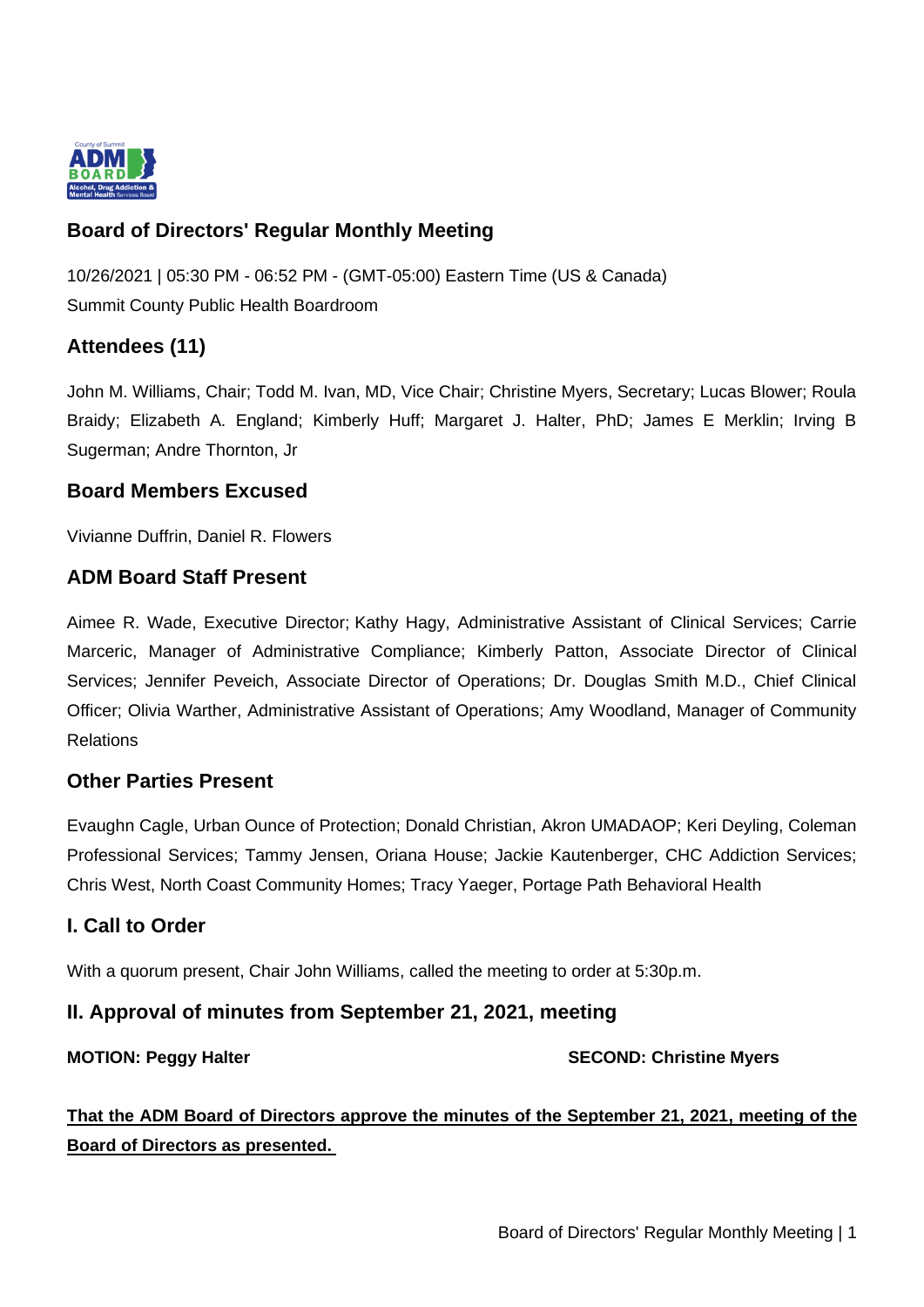#### **VOTE: Verbal Vote -Motion Passed RESOLUTION: 10-26-01**

# **III. Board Education**

We did not participate in any Board Education events this month.

### **IV. Ownership Linkage and Accountability**

#### **A. Chair Report** - John Williams

- Chair Williams thanked everybody for attending Board Training on October 8th. As a result of that training and the adoption of new governance documents, the Fiscal Oversight Committee was founded. All Board Members now have a copy of all committee assignments. Mr. Merklin was removed from the Executive Compensation Committee, so no member is on more than two committees. Vice Chair Ivan will now be part of all of committees as ex-officio, so he is knowledgeable of where all the committees stand when he assumes the role of Chair. Chair Williams asked the Board if they agreed to Dr. Ivan attending all their committee meetings, and they agreed.
- Chair Williams reminded the Board of the importance of letting himself and the Executive Director know if they are going to be absent for a meeting. If they are to miss a committee meeting, it's the duty of that Board Member to reach out to the Committee Chair and Executive Director that they will be absent. There were a few meetings where committees did not have a quorum, and therefore could not discuss official business. No action items can come about in a meeting which doesn't have quorum, it would then be a freeform discussion. Ohio Sunshine Law requires that all members have to be in person to officially declare the gathering a meeting. The Chair asked that each committee have at least one more meeting in 2021 and requested the Committee Chairs to put together a schedule for 2022 at least through June.
- There was a brief discussion of having the Board, ADM Staff, and any community members willing the ability to take Roberts Rules of Order training.

#### **B. Executive Director Report** - Aimee R. Wade

- Ms. Wade brought to the attention of the Board that the Ohio Ethics Commission provides trainings for ADM Staff and offered to extend these trainings to Board Members.
- Ms. Wade thanked the Board Members for attending the IBH Restoring Hope Gala. ADM was awarded with the Restoring Hope Award due to the ADM Board's historical and on-going support of the organization and advocacy of addiction treatment throughout Summit County. Ms. Wade expressed thanks to IBH for hosting the gala.
- Ms. Wade discussed the moneys associated with the Summit County Opioid Healing Fund. \$500,000 is being disbursed amongst our agencies as they were not considered for the allocation of opiate settlement funds.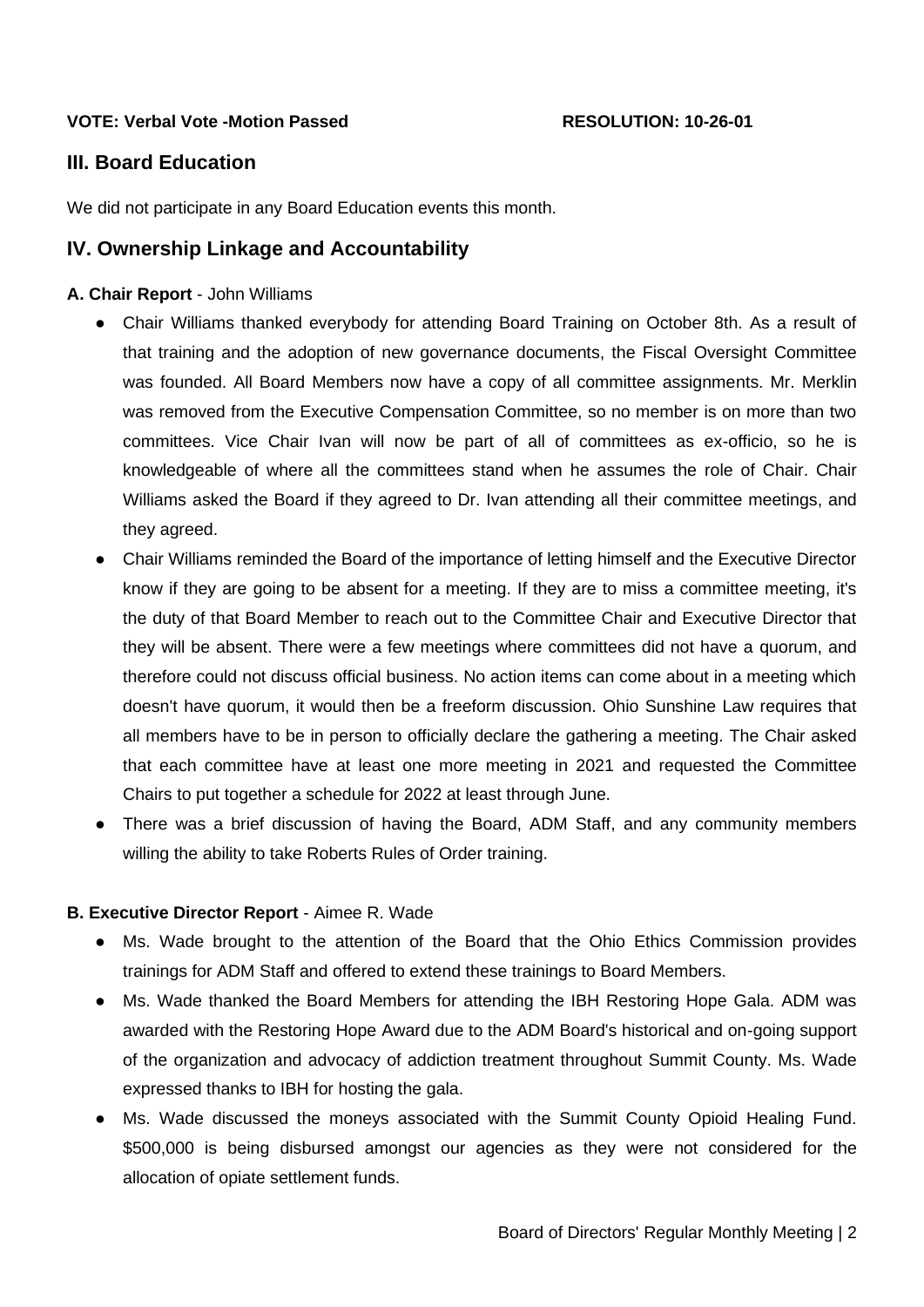- In regard to our agencies' recruitment and retention efforts, the ADM Board is investing over \$500,000 for our agencies. We provided applications for funds between \$15,000 - \$37,000 per agency to help with recruitment and retention efforts. OMAHS released a similar application shortly after ADM did, so agencies have another opportunity to receive funds through their process.
- Ms. Wade had conversations with Akron area Superintendents to introduce herself and give some background and overview on what the ADM Board is. They discussed current collaborations with education partners and feedback on current behavioral health initiatives, needs, and concerns.
- Ms. Wade also met with local criminal justice partners to discuss behavioral health needs within the criminal justice system. Some topics of their discussion included safe housing for homeless inmates with behavioral health issues leaving the jail, streamlining handoff from jail to community behavioral health providers, and collaborative case reviews to identify the needs of those cycling in and out of jail.
- Amy Woodland gave a brief presentation on ADM's marketing efforts. The work on this campaign began in April, and the community is finally starting to see the results of these efforts. Advertising efforts include billboards, mobile advertising, postcards being sent to healthcare workers, cardboard easels, etc. Billboards were purchased, with intention, near zip codes where our data shows there are the most people in crisis. We hope this will help drive individuals toward our resources. The next step involves getting advertising into Summit County Local Schools.

#### **C. Chief Clinical Officer Report** - Dr. Doug Smith

- Dr. Smith brought to the attention of the Board House Bill 439, which would add a 5th criterium to the pink slip. This does not mean those given the slip will be hospitalized. Twenty-one other states have similar laws. There is a key group who is working on plans to testify that this is a good idea.
- Dr. Smith noted that regarding COVID-19, Ohio is 51.6% vaccinated, which is about 6 million people. Doctors have concluded that the spread will not go away unless more people get vaccinated. So far, there have been 1.5 million cases in Ohio, with about 2 new deaths per day. The United States sees about 1600 new deaths per day. Despite less media coverage, COVID is still running rampant. The CDC made recommendations that those who have been vaccinated would benefit from booster shots. He also mentioned that it is acceptable to mix and match the boosters. 3.8 billion people worldwide have received at least 1 dose of a vaccine.
- Dr. Smith also reported that there have been 4 potential bills introduced for recreational marijuana in Ohio. One of these bills' states that 10% of the funds from sales would be taxed and be allocated for mental health and addiction treatment. They are discussing those who could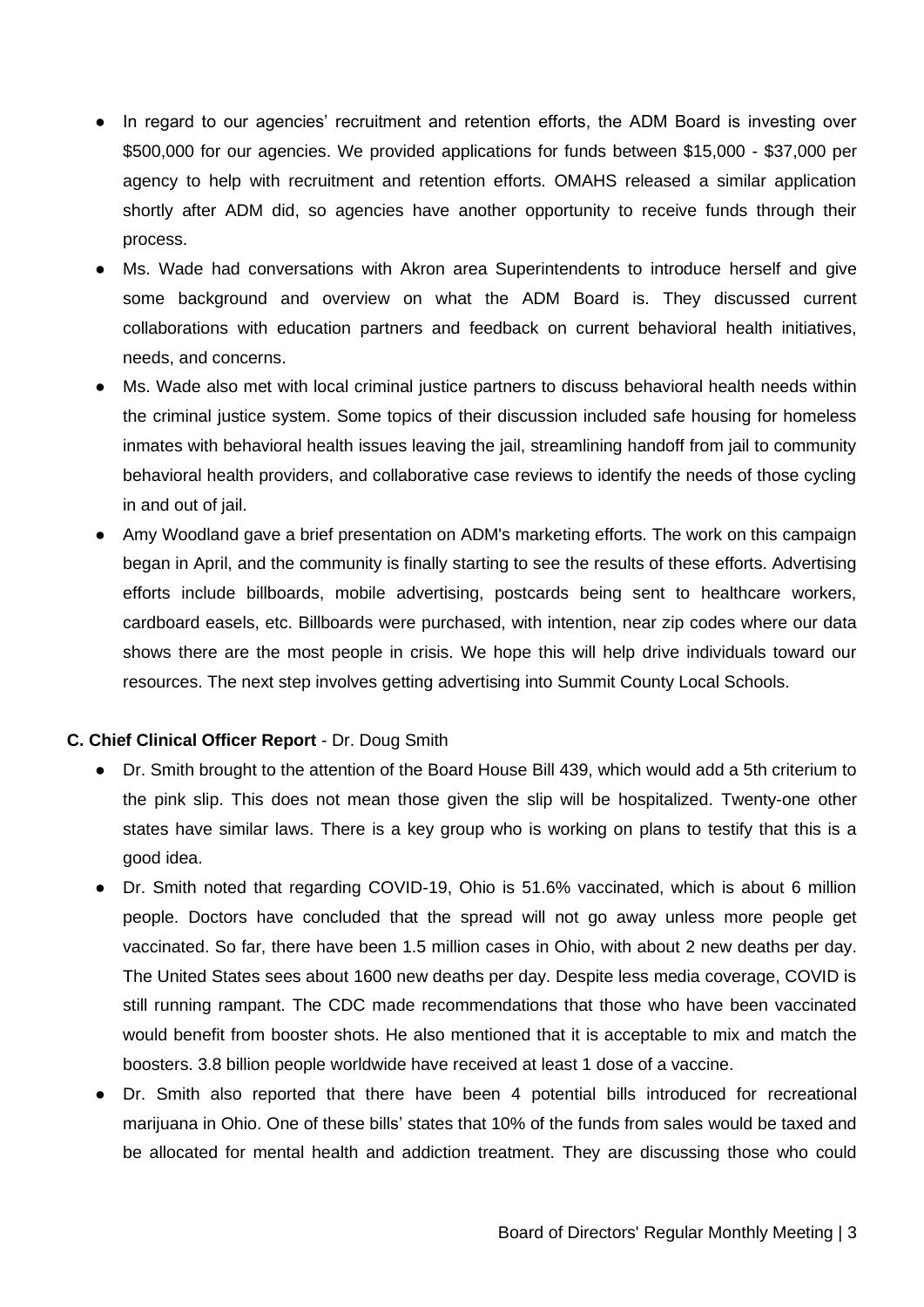purchase recreational marijuana would be 21 and older, and they could only purchase either a certain number of ounces of material or a certain number of plants.

# **V. Comments from the Public**

- No guests in attendance had any comments or business to bring to the Board.
- ADM Staff Member Dr. Doug Smith stated that November 6th, 2021, is the ADM Board's 8th annual Integrated Care Conference. It will be a virtual event with 8 guest speakers. Dr. Smith offered; should Board Members wish to attend; they can do so for free through Dr. Smith. The event will highlight the intersections of mental illness, substance use and physical illness.

# **VI. Consent Agenda**

**A.** ADM Funding Awards Report

**B.** New Contracts & Authorization to Sign

#### **MOTION: Lucas Blower SECOND: Elizabeth England**

# **That the ADM Board of Directors, approve the funding awards for September 2021 and, having funds available and certified by the Fiscal Officer as required by ORC 5705.41(D), the Board Authorizes the Executive Director to sign the contracts presented in the attached list on behalf of the ADM Board, in accordance with the requirements contained with ORC 340.**

VOTE: Verbal Vote – Motion Passed RESOLUTION: 10-26-02

# **VII. Unfinished Business**

NONE

# **VIII. New Business**

● Policy 2.8 Succession.

**MOTION: James Merklin SECOND: André Thornton, Jr.** 

# **That the ADM Board of Directors find the Executive Director in Compliance with Policy 2.8, Succession.**

# **VOTE: Verbal Vote - Motion Passed RESOLUTION: 10-26-03**

- 
- Policy 4.2 Accountability of Executive Director